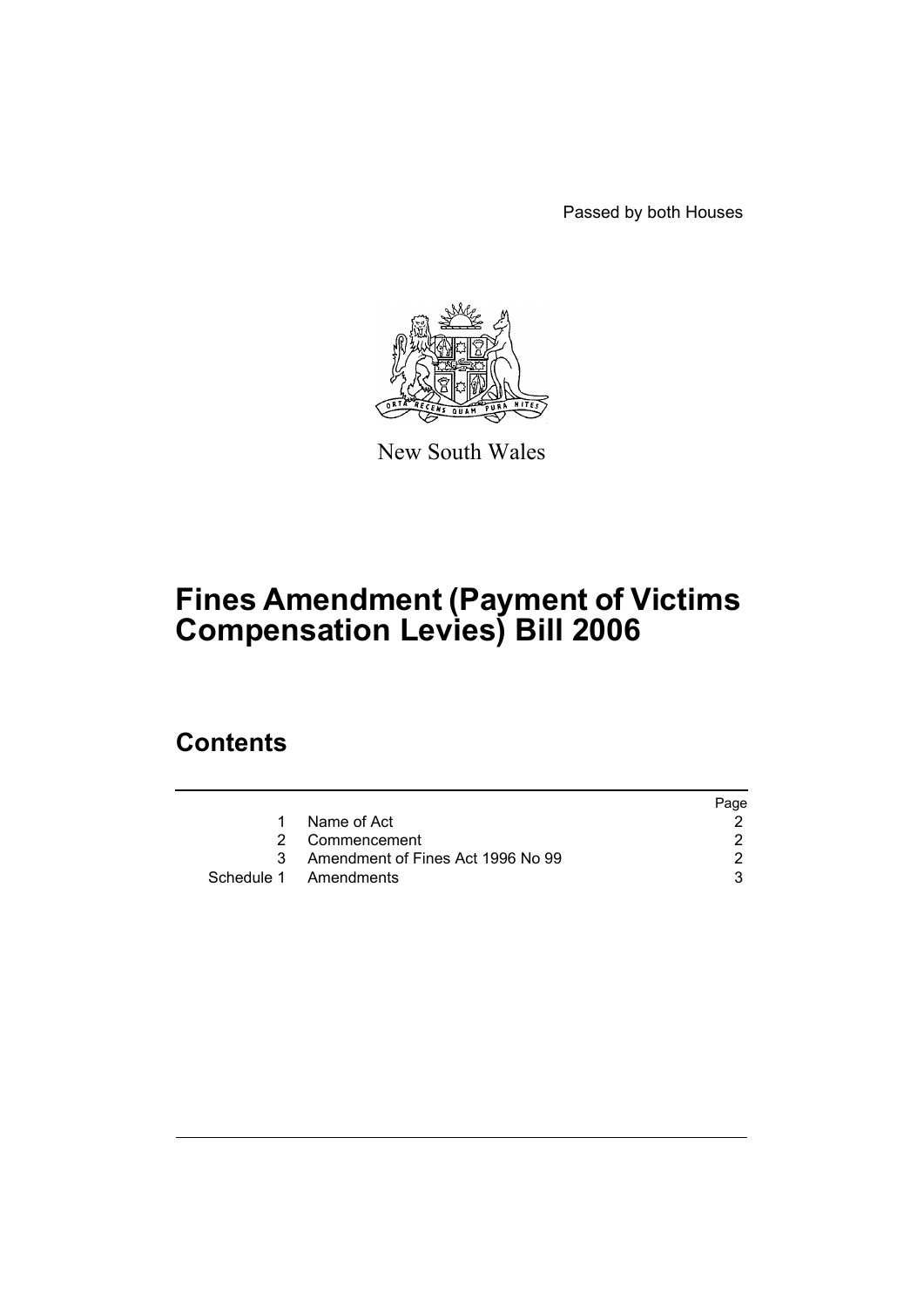*I certify that this PUBLIC BILL, which originated in the LEGISLATIVE ASSEMBLY, has finally passed the LEGISLATIVE COUNCIL and the LEGISLATIVE ASSEMBLY of NEW SOUTH WALES.*

> *Clerk of the Legislative Assembly. Legislative Assembly, Sydney, , 2006*



New South Wales

## **Fines Amendment (Payment of Victims Compensation Levies) Bill 2006**

Act No , 2006

An Act to amend the *Fines Act 1996* in relation to the payment of victims compensation levies; to validate certain enforcement actions; and for other purposes.

*I have examined this Bill, and find it to correspond in all respects with the Bill as finally passed by both Houses.*

*Chairman of Committees of the Legislative Assembly.*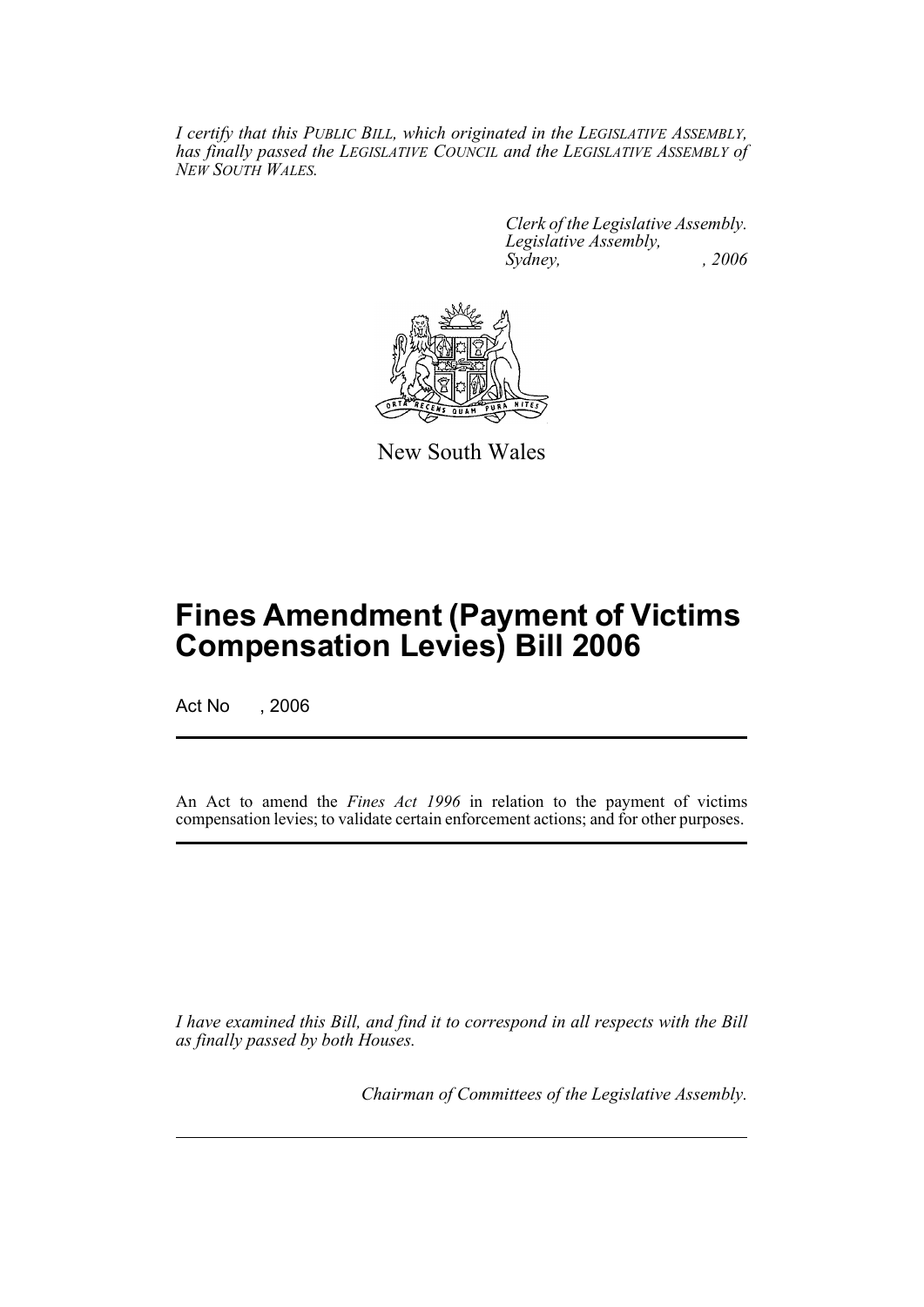#### **The Legislature of New South Wales enacts:**

#### **1 Name of Act**

This Act is the *Fines Amendment (Payment of Victims Compensation Levies) Act 2006*.

#### **2 Commencement**

This Act commences on the date of assent.

### **3 Amendment of Fines Act 1996 No 99**

The *Fines Act 1996* is amended as set out in Schedule 1.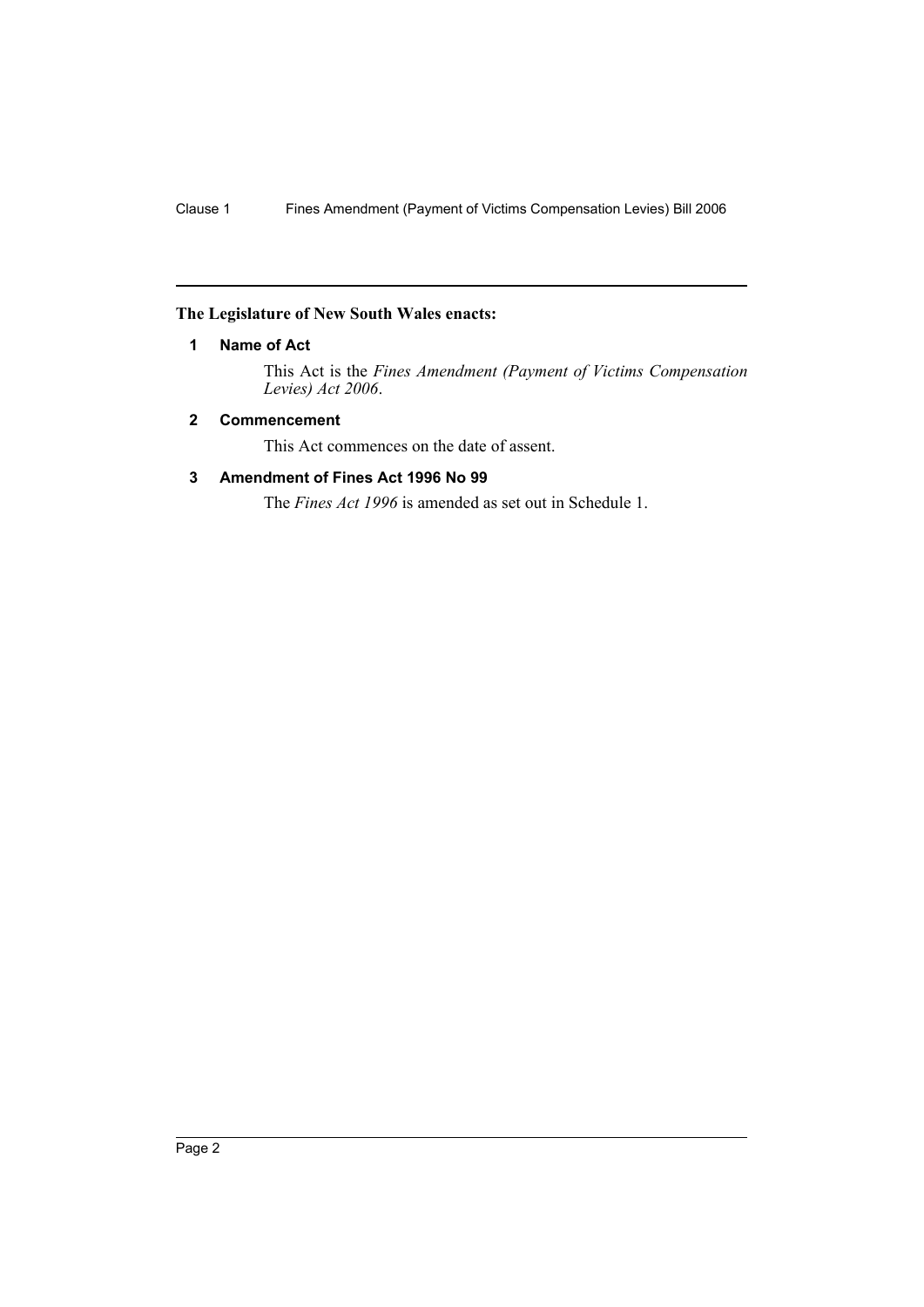Fines Amendment (Payment of Victims Compensation Levies) Bill 2006

Amendments **Amendments** Schedule 1

## **Schedule 1 Amendments**

(Section 3)

#### **[1] Section 3 Definitions**

Insert in alphabetical order in section 3 (1):

*compensation levy* means a compensation levy payable under Part 5 of the *Victims Support and Rehabilitation Act 1996.*

#### **[2] Section 4 Meaning of "fine"**

Omit "payable under Part 5 of the *Victims Compensation Act 1996*" from section  $4(1)(d)$ .

#### **[3] Section 4 (2A)**

Insert after section 4 (2):

(2A) For the purposes of this Act, a compensation levy is taken to be a fine imposed by the court by which the person liable to pay the levy was convicted.

#### **[4] Section 18**

Insert after section 17:

#### **18 Special provision relating to certain compensation levies**

- (1) This section applies to a compensation levy if the person liable to pay the levy (*the offender*) has been sentenced to a term of imprisonment by way of full-time detention in respect of the conviction that gave rise to the imposition of the levy (whether or not the sentence is consecutive with another sentence or concurrent with another sentence or partly consecutive and partly concurrent).
- (2) However, this section does not apply if the relevant sentence has been suspended.
- (3) Despite the other provisions of this Division, a compensation levy to which this section applies that is not paid by the due date may be enforced by deducting the amount due from the offender's prison earnings.
- (4) The appropriate deduction is to be made by the Commissioner of Corrective Services or the governor of the correctional centre in which the offender is imprisoned.
- (5) Money may be deducted from prison earnings in accordance with this section despite the provisions of any other Act or law.